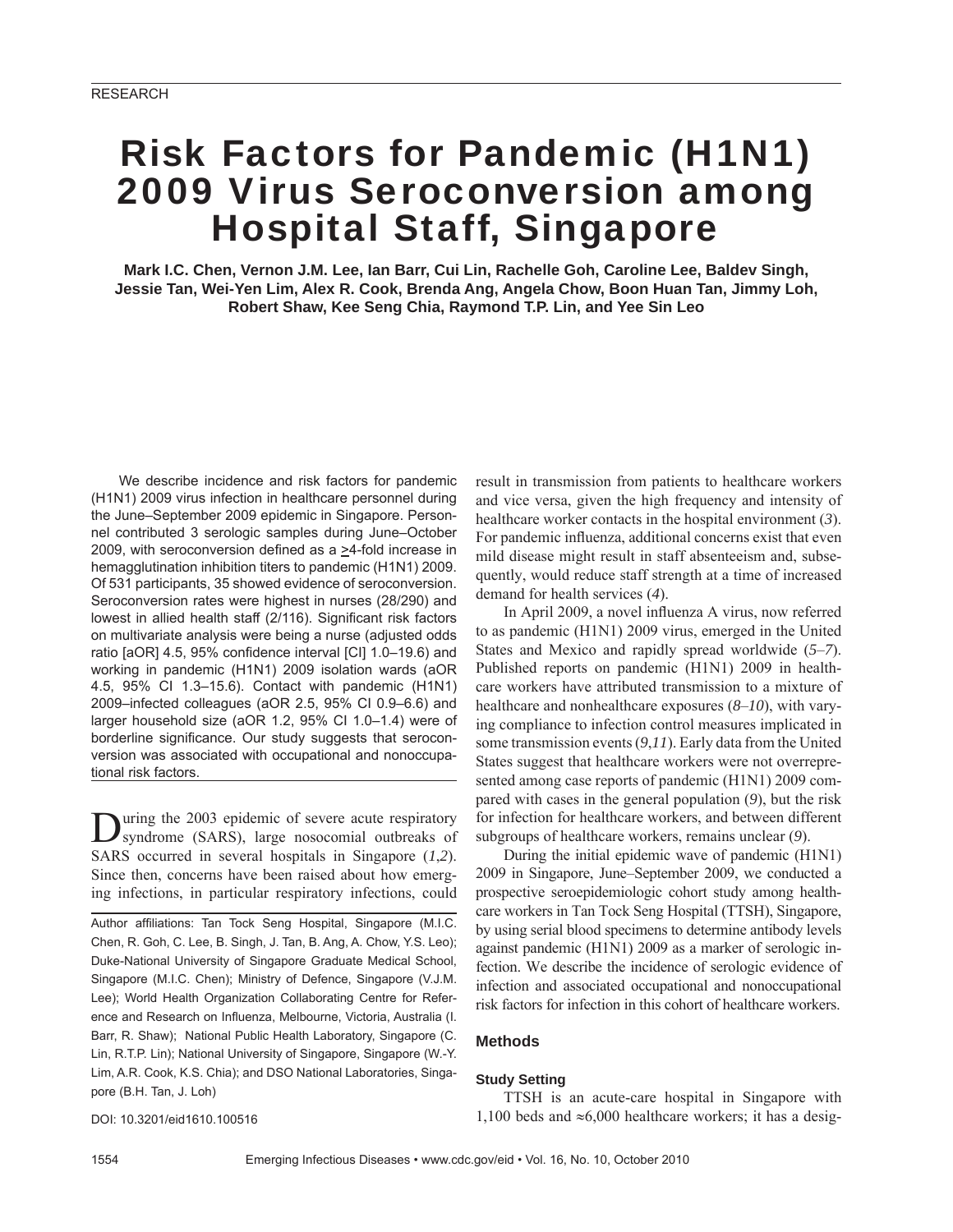agement of outbreaks of emerging infections. Following the activation of Singapore's pandemic response plan by the Ministry of Health on April 25, 2009, TTSH became the designated screening center and isolation facility for all adult case-patients with pandemic (H1N1) 2009, although the first case-patient with the infection in Singapore did not receive a diagnosis and was not admitted to the hospital until May 26, 2009 (*12*). Intensive surveillance and testing of staff who had acute respiratory illness (ARI) symptoms confirmed the first case of pandemic  $(H1N1)$  2009 in a TTSH staff member 4 weeks later, on June 22, 2009, several days after sustained community transmission had occurred in Singapore (*13*,*14*).

# **Study Design**

This study was part of a larger seroepidemiologic investigation involving 3 other cohorts in Singapore: community-dwelling adults, military personnel, and staff and residents of 2 long-term care facilities (*15*). In TTSH healthcare workers (as well as in the community-dwelling adults and military personnel), up to 3 serial serum samples were taken from each person. The samples included 1) a baseline sample collected during June 22–July 7, 2009, before widespread local transmission of pandemic (H1N1) 2009; 2) an intraepidemic follow-up sample, collected during August 19–September 3, 2009, ≈4 weeks after pandemic (H1N1) 2009 epidemic activity had peaked in Singapore; and 3) a postepidemic follow-up sample, collected during September 29–October 15, 2009, >4 weeks after epidemic activity subsided in late August 2009 *(14)*.

In addition, we used standardized self-administered questionnaires to obtain baseline demographic information, seasonal influenza vaccination status, and household composition data at the time of baseline sample collection. Symptoms and possible exposures in the intervening periods between samples were elicited through follow-up questionnaires administered at the time the intraepidemic and postepidemic samples were taken. Symptom reviews covered episodes of ARI, defined as a new onset illness with any respiratory symptoms (rhinorrhea, nasal congestion, sore throat, or cough), with febrile respiratory illness (FRI) being an ARI episode with self-reported fever or a body temperature (where available) >37.5°C. Information on symptomatic episodes was augmented through sickness absenteeism rates and staff medical records for details such as dates of illness and tests to confirm pandemic (H1N1) 2009 infection. Exposure data covered nonoccupational exposures such as travel out of Singapore and episodes of ARI and FRI in household members, as well as occupational exposures such as care of patients with confirmed pandemic (H1N1) 2009 infection and contact with sick colleagues who have subsequently confirmed pandemic

(H1N1) 2009. Healthcare workers were also asked, when appropriate, how often they used either a surgical mask or N95 respirator during patient care and to estimate their average daily number of visitor and patient contacts. The number of colleagues in the same work area was used as a proxy indicator of the number of staff-to-staff contacts.

Pandemic (H1N1) 2009 Seroconversion, Singapore

# **Recruitment of Study Participants**

For the purposes of our study, we defined healthcare workers as any full-time staff personnel employed by TTSH, regardless of the nature of their work. We used internal hospital email systems and word-of-mouth referrals to invite all personnel >21 years of age to participate. In addition, mobile teams were sent to appropriate hospital locations such as wards, outpatient clinics, and other major work areas, such as operating theater, radiology, laboratory medicine, pharmacy, physiotherapy, and occupational therapy departments. Included in these were 3 postulated high-exposure settings: the designated isolation wards for patients with pandemic (H1N1) 2009, the emergency department through which patients with pandemic (H1N1) 2009 were being admitted, and the medical intensive care and high-dependency units where patients with the most severe pandemic (H1N1) 2009 infections were treated. Healthcare workers with ARI episodes that occurred within the 2 weeks before baseline samples were obtained were excluded, given that enrollment stopped 2 weeks after the first TTSH staff member received a diagnosis of pandemic (H1N1) 2009. Written informed consent was obtained for all participants. The study was approved by the ethics review boards of the National Healthcare Group.

# **Laboratory Methods and Computation of Geometric Mean Titer**

Samples were tested by hemagglutination inhibition (HI) assays following standard protocols at the World Health Organization Collaborating Centre for Reference and Research on Influenza in Melbourne, Australia (16). Serum samples were pretreated with receptor-destroying enzyme II (Deka Seiken Co. Ltd., Tokyo, Japan), 1:4 (vol/ vol), at 37°C for 16 h before enzyme inactivation by the addition of an equal volume of 1.6% trisodium citrate (Ajax Chemicals, Melbourne, Victoria, Australia) and incubation at 56°C for 30 min. A/California/7/2009 A(H1N1) pandemic virus was purified on a sucrose gradient, concentrated, and inactivated with β-propiolactone, to create an influenza zonal pool preparation. Twenty-five microliters (4 hemagglutination units) of influenza zonal pool  $A/$ California/7/2009 virus were incubated at room temperature with an equal volume of receptor-destroying enzyme II–treated serum samples, with different wells for serum titrated in 2-fold dilutions from 1:10 to 1:1,280 in phosphate-buffered saline. After incubation of serum for 1 h,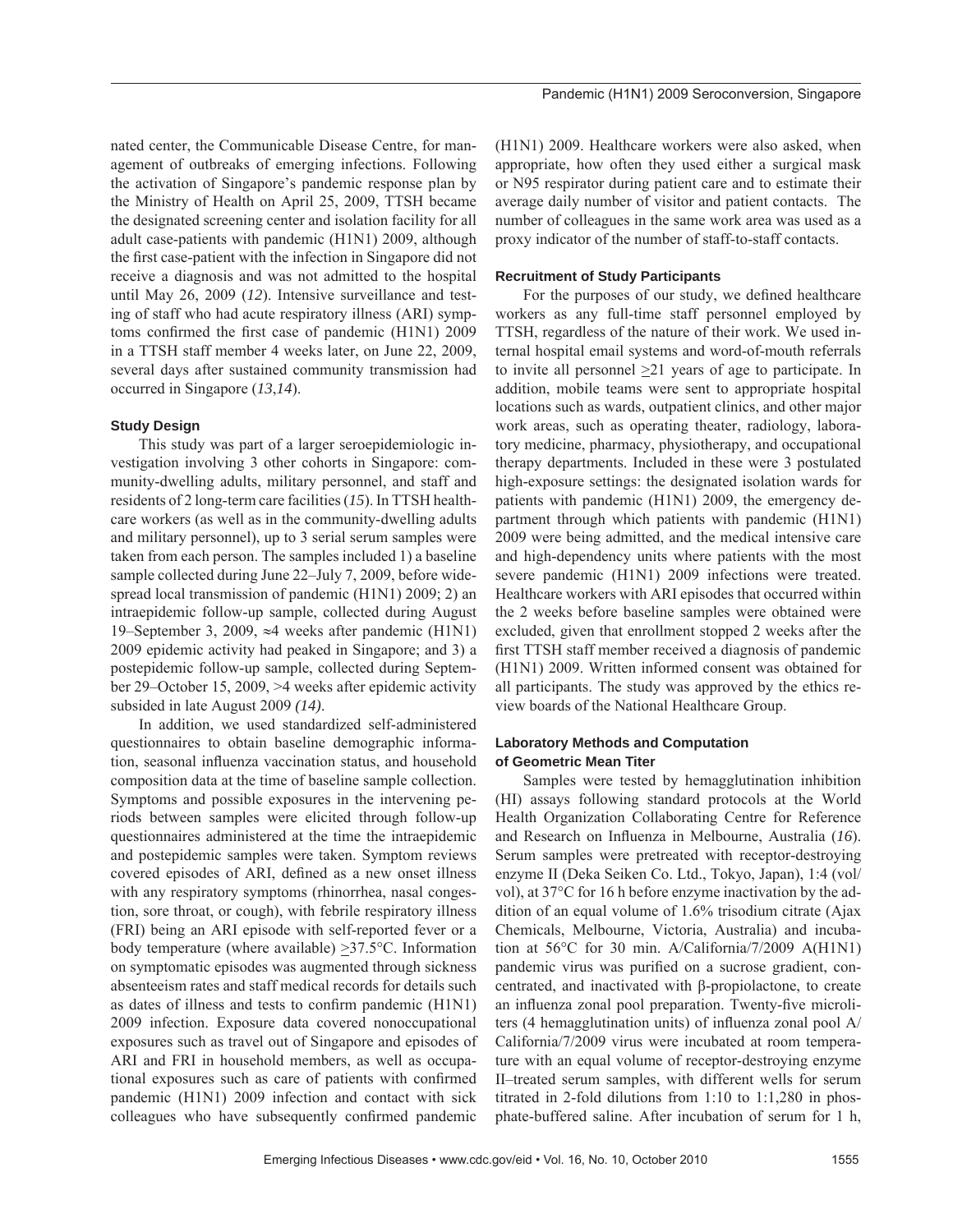# RESEARCH

25 μL of 1% (vol/vol) turkey erythrocytes was added to each well. HI was read after 30 min, with titers expressed as the reciprocal of the highest dilution of serum in which hemagglutination was prevented. For computing geometric mean titers (GMTs), we assigned titers <10 a value of 5, and titers  $\geq$ 1,280 a value of 1,280. These values were then log transformed before we computed means and associated 95% confidence intervals (CIs). GMTs were then obtained by back transformation (*17*).

The HI assay was assessed on paired serum samples from 56 case-patients with pandemic (H1N1) 2009 confirmed by reverse transcription–PCR. The assay had a sensitivity of 80% when seroconversion was defined as a  $\geq$ 4-fold increase in antibody titers between the first and second blood specimens (*15*).

#### **Sample Size Calculations and Outcomes of Interest**

We targeted a final sample size of at least 500, which would have given a power of 90% to detect (with a 2-sided p<0.05) seroconversion rates that were 10% higher for the healthcare workers cohort than the concurrently taken community sample, which was assumed would have seroconversion rates of 25% (on the basis of the 1957 pandemic) (*18*). The target sample size would also have given a power of >70% to detect a  $\geq 2 \times$  risk of seroconversion in a healthcare worker subgroup of  $\approx$ 100 than in the rest of the healthcare worker population, assuming overall seroconversion risk in healthcare workers exceeded 10%.

The primary outcome of interest was seroconversion, which was defined as a  $\geq$ 4-fold increase in antibody titers between any successive pair of blood specimens. We performed univariate and multivariate logistic regression with demographic information, seasonal influenza vaccine status, titers in the baseline sample, occupational and nonoccupational related exposures to assess their contribution to seroconversion, with results presented as odds ratios (ORs) with asymptotic Wald 95% CI and 2-sided p values. Multivariate analysis involved backward stepwise logistic regression with all variables significant at  $p<0.10$ ; only variables which improved model fit at  $p<0.10$  were included in the final model. Where appropriate, 95% CIs were also presented, along with  $\chi^2$  and Student unpaired *t* test results for differences between proportions and means, respectively. All statistical analyses were performed by using STATA 10.0 (StataCorp, College Station, TX, USA).

#### **Results**

We enrolled a total of 558 healthcare workers into the study, of which 96% (537/558) had  $\geq 1$  follow-up blood sample; 6 participants were excluded because of missing follow-up review questionnaires, leaving 531 persons for analysis. Of these, 35 (6.6%) seroconverted. Table 1 compares selected characteristics of seroconverters and nonseroconverters. Seroconverters were sampled earlier than nonseroconverters  $(49\%$  vs.  $38\%$  in the first week of enrollment), and 86% of seroconverters had both followup samples compared with 81% of nonseroconverters, but these differences were not significant ( $p = 0.20$  and  $p =$ 0.73, respectively). Seroconverters were slightly more likely to have received seasonal influenza vaccine than were nonseroconverters (97% vs. 91%), but this difference was not significant. There were no also significant differences between seroconverters and nonseroconverters by age or gender. HI titers in baseline samples from nonseroconverters were higher than in baseline samples from seroconverters (GMT 7.8 vs. 5.9;  $p = 0.02$ ). Among seroconverters, 63% and 51% reported having an ARI and FRI episode, respectively, and only 15% and 8% of nonseroconverters reported having an ARI and FRI episode, respectively  $(p<0.01$  for both).

| Table 1. Selected characteristics of healthcare workers by seroconversion status for pandemic (H1N1) 2009, Singapore, 2009* |                                     |                                         |          |  |
|-----------------------------------------------------------------------------------------------------------------------------|-------------------------------------|-----------------------------------------|----------|--|
| Characteristic                                                                                                              | No. $(\%)$ seroconverters, $n = 35$ | No. $(\%)$ nonseroconverters, $n = 496$ | p value  |  |
| Baseline sample timing                                                                                                      |                                     |                                         | $0.20+$  |  |
| Jun 22-26                                                                                                                   | 17 (49)                             | 187 (38)                                |          |  |
| Jun 28-Jul 7                                                                                                                | 18(51)                              | 309(62)                                 |          |  |
| Follow-up samples taken                                                                                                     |                                     |                                         | $0.73 +$ |  |
| Intraepidemic only                                                                                                          | 3(9)                                | 65 (13)                                 |          |  |
| Postepidemic only                                                                                                           | 2(6)                                | 31(6)                                   |          |  |
| Intraepidemic and postepidemic                                                                                              | 30(86)                              | 400 (81)                                |          |  |
| Female                                                                                                                      | 30(86)                              | 411 (83)                                | $0.66 +$ |  |
| Seasonal influenza vaccination                                                                                              | 34 (97)                             | 449 (91)                                | $0.19+$  |  |
| ARI episode‡                                                                                                                | 22(63)                              | 75 (15)                                 | < 0.01   |  |
| FRI episode‡                                                                                                                | 18(51)                              | 41 (8)                                  | < 0.01   |  |
| Age, y, mean (95% CI)                                                                                                       | $35(31-39)$                         | $34(33 - 35)$                           | $0.76$ § |  |
| GMT for baseline sample (95% CI)                                                                                            | $5.9(5.3 - 6.5)$                    | $7.8(7.3 - 8.3)$                        | $0.02$ § |  |

\*ARI, acute respiratory illness; FRI, febrile respiratory illness; CI, confidence interval; GMT, geometric mean titer.

 $\tau \chi^2$  test comparing seroconverters and nonseroconverters.

‡Healthcare workers who seroconverted are considered to have had an ARI or FRI episode if the date of onset preseded the date when seroconversion was detected.

§Student *t* test comparing seroconverters and nonseroconverters.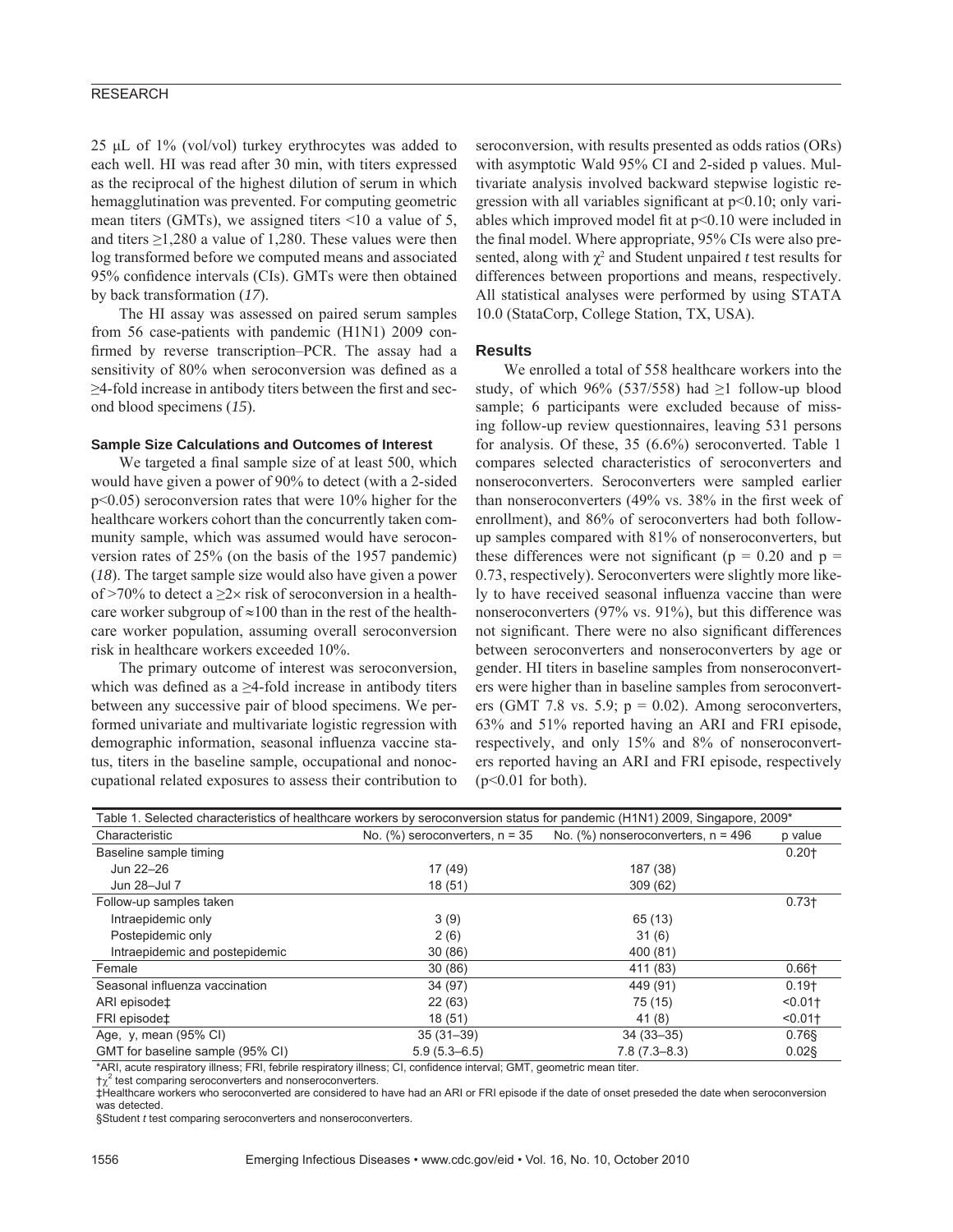Most of our participants were nurses (290/531, 55%; Table 2); allied health staff, which included mostly participants from paramedical professions such as pharmacists, laboratory medicine technicians, physiotherapists and occupational therapists, formed the second largest group (116/531, 22%); ancillary and support staff, which included mainly hospital attendants and patient service associates, formed the next largest group (69/531, 13%); and administrative support staff (35/531, 7%) and doctors (21/531, 4%) made up the rest. Seroconversion rates were highest in nurses (28/290, 10%) and lowest in allied health staff (2/116, 2%). To facilitate interpretation, allied health staff were designated the reference group for computing ORs; only nurses had a significantly higher odds of infection compared with allied health staff (OR 6.1, 95% CI 1.4–26.0;  $p = 0.02$ ). Compared with those working in non– patient care areas, participants whose primary work area was an inpatient ward had higher odds for seroconversion (OR 1.4, 95% CI 0.5–3.5;  $p = 0.54$ ), while those in other patient care settings had lower odds for seroconversion (OR 0.5, 95% CI 0.2–1.5;  $p = 0.21$ ), but neither result was significant. Significantly higher odds for seroconversion

were also observed for participants whose primary work area was in pandemic (H1N1) 2009 isolation wards (OR 4.8, 95% CI 1.5–15.6; p<0.01).

Participants who had contact with patients who had pandemic (H1N1) 2009 had marginally but not significantly increased odds of seroconversion (OR 1.8, 95% CI 0.9–3.7;  $p = 0.10$ ). Those who reported having contact with a sick colleague(s) whose illness was subsequently diagnosed as pandemic  $(H1N1)$  2009 had significantly increased odds of seroconversion (OR 2.9, 95% CI 1.2–6.9;  $p = 0.02$ ).

Results of the univariate analysis for nonoccupational exposures are presented in the Figure. Healthcare workers from larger households had increased odds of seroconversion (OR 1.2 per additional household member, 95% CI 1.0–1.4;  $p = 0.04$ ), but no discernible association was seen between seroconversion and having another healthcare worker in the same household or reporting another household member with ARI or FRI symptoms during the study. However, having a child or adolescent in the household increased the odds of seroconversion. In particular, significantly higher ORs were observed if the healthcare workers

| Table 2. Univariate analysis of occupational risk factors for pandemic (H1N1) 2009 for 531 healthcare workers, Singapore, 2009* |                  |                       |                   |         |  |
|---------------------------------------------------------------------------------------------------------------------------------|------------------|-----------------------|-------------------|---------|--|
| <b>Risk factor</b>                                                                                                              | No. participants | No. (%) seroconverted | Crude OR (95% CI) | p value |  |
| Occupational subgroup                                                                                                           |                  |                       |                   |         |  |
| Allied health                                                                                                                   | 116              | 2(2)                  | Referent          |         |  |
| <b>Nurses</b>                                                                                                                   | 290              | 28 (10)               | $6.1(1.4 - 26.0)$ | 0.02    |  |
| Ancilllary and support                                                                                                          | 69               | 2(3)                  | $1.7(0.2 - 12.4)$ | 0.60    |  |
| Administration                                                                                                                  | 35               | 2(6)                  | $3.5(0.5 - 25.5)$ | 0.22    |  |
| <b>Doctors</b>                                                                                                                  | 21               | 1(5)                  | $2.9(0.2 - 32.9)$ | 0.40    |  |
| Direct patient contact                                                                                                          |                  |                       |                   |         |  |
| <b>No</b>                                                                                                                       | 71               | 4(6)                  | Referent          |         |  |
| Yes                                                                                                                             | 460              | 31(7)                 | $1.2(0.4 - 3.5)$  | 0.73    |  |
| Primary work area                                                                                                               |                  |                       |                   |         |  |
| Nonpatient care areas                                                                                                           | 83               | 6(7)                  | Referent          |         |  |
| Inpatient wards                                                                                                                 | 210              | 20(10)                | $1.4(0.5 - 3.5)$  | 0.54    |  |
| Other patient care settings†                                                                                                    | 238              | 9(4)                  | $0.5(0.2 - 1.5)$  | 0.21    |  |
| Work in high exposure settings                                                                                                  |                  |                       |                   |         |  |
| Pandemic (H1N1) 2009 isolation wards                                                                                            | 514              | 31(6)                 | Referent          |         |  |
| <b>No</b>                                                                                                                       | 514              | 31(6)                 | Referent          |         |  |
| Yes                                                                                                                             | 17               | 4(24)                 | $4.8(1.5 - 15.6)$ | < 0.01  |  |
| Emergency department                                                                                                            | 507              | 33(7)                 | Referent          |         |  |
| <b>No</b>                                                                                                                       | 507              | 33(7)                 | Referent          |         |  |
| Yes                                                                                                                             | 24               | 2(8)                  | $1.3(0.3 - 5.8)$  | 0.73    |  |
| Medical ICU/HDU                                                                                                                 |                  |                       |                   |         |  |
| <b>No</b>                                                                                                                       | 514              | 33(6)                 | Referent          |         |  |
| Yes                                                                                                                             | 17               | 2(12)                 | $1.9(0.4 - 8.9)$  | 0.39    |  |
| Contact with patient who had pandemic (H1N1)<br>2009                                                                            |                  |                       |                   |         |  |
| <b>No</b>                                                                                                                       | 409              | 23(6)                 | Referent          |         |  |
| Yes                                                                                                                             | 122              | 12(10)                | $1.8(0.9 - 3.8)$  | 0.10    |  |
| Contact with sick colleague(s) who had pandemic (H1N1) 2009                                                                     |                  |                       |                   |         |  |
| No                                                                                                                              | 484              | 28(6)                 | Referent          |         |  |
| Yes                                                                                                                             | 47               | 7(15)                 | $2.9(1.2 - 6.9)$  | 0.02    |  |

\*OR, odds ratio; CI, confidence interval; ICU, intensive care unit, HDU, high-dependency unit.

†Includes allied health and medical staff from departments with both inpatient and outpatient coverage and staff from all other noninpatient departments involved in patient care.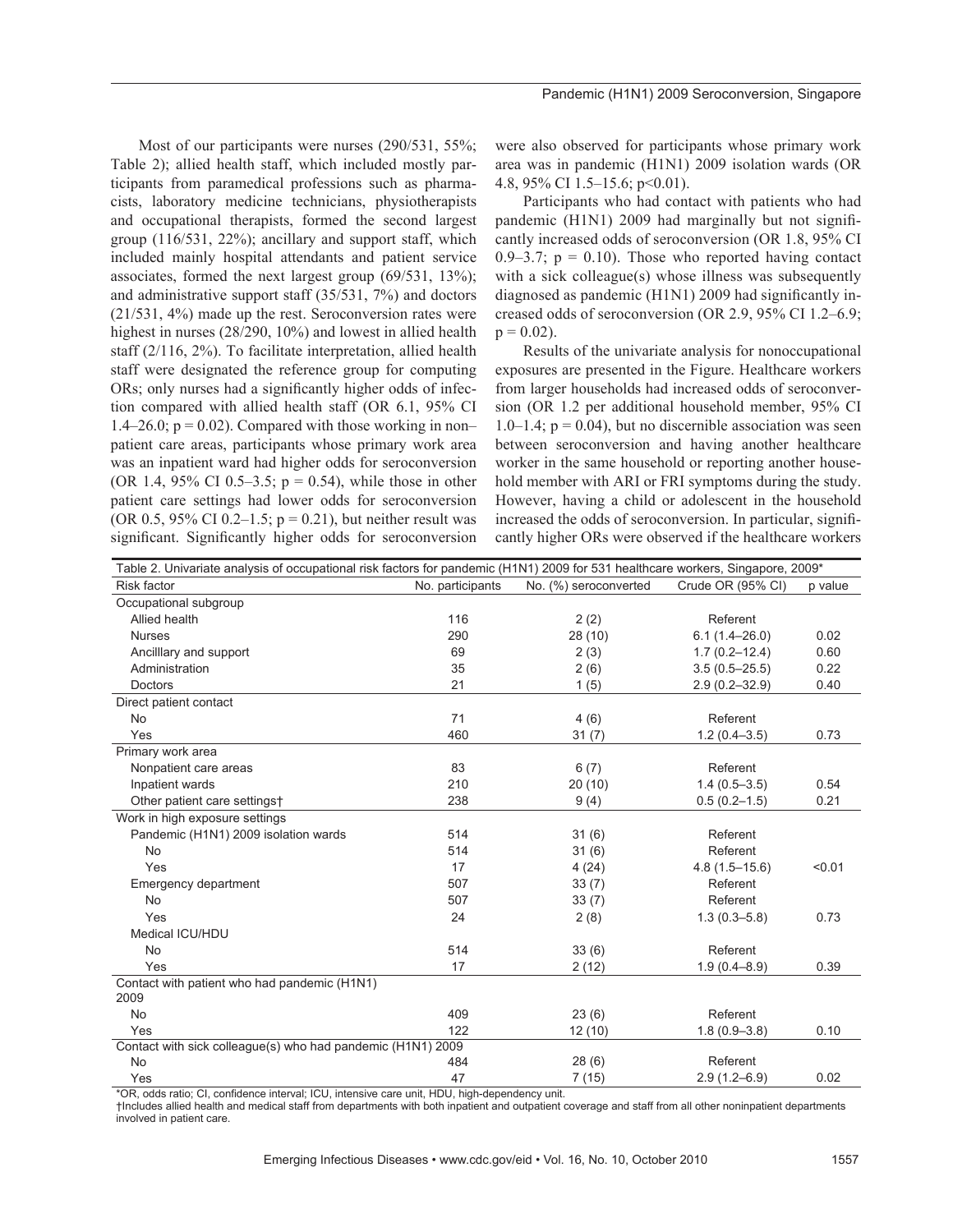### RESEARCH



Figure. Univariate analysis for nonoccupational exposures to pandemic (H1N1) 2009 among healthcare workers, Singapore. Error bars indicate 95% confidence intervals (CIs) for odds ratios (ORs). †n/N, no. of seroconverters/no. in strata. HH, household; HCP, healthcare provider; HHM, household member; ARI, acute respiratory illness; FRI, febrile respiratory illness.

reported a child 5–12 years of age in the household (OR 2.1, 95% CI 1.0–4.4;  $p = 0.05$ ), with the ORs being even higher if a child 5–12 years of age in the household had FRI symptoms (OR 4.1, 95% CI 1.1–15.6;  $p = 0.04$ ).

The variables included in the final multivariate analysis are shown in Table 3. Being a nurse remained significantly associated with increased odds of infection (OR 4.5, 95% CI 1.0–19.6;  $p = 0.05$ ), as did having pandemic (H1N1) 2009 isolation wards as a primary work area (OR 4.5, 95% CI 1.3–15.6;  $p = 0.02$ ). Contact with colleagues with pandemic (H1N1) 2009 (OR 2.5, 95% CI 0.9–6.6;  $p = 0.06$ ) and coming from a larger household (OR 1.2 per additional household member,  $95\%$  CI 1.0–1.4;  $p = 0.06$ ) were of borderline significance. Having higher HI titers in the baseline serum sample was protective (OR 0.5 per unit of increase, 95% CI 0.3-1.0;  $p = 0.05$ ).

In Table 4, allied health participants are compared with nurses, the groups with the lowest and highest seroconversion rates respectively; the latter was further stratified by whether they worked in inpatient wards (ward based vs. non–ward based). The proportion who seroconverted was slightly, but not significantly, higher in ward-based nurses than in non–ward-based nurses (11% vs.  $8\%$ ;  $p = 0.53$ ). Ward-based nurses were from significantly larger households than the other 2 groups  $(p<0.01$ vs. allied health,  $p = 0.01$  vs. non–ward-based nurses). No significant difference was found in the proportion who reported using face masks all or almost all of the time in patient care, but ward-based nurses were significantly more likely to have had seasonal influenza vaccine than were allied health workers  $(p<0.01)$ . Key differences were found in the mean number of contacts and occupational related factors. Non–ward-based nurses mostly worked in large areas, including operating theaters, the emergency department, and outpatient clinics, and hence had significantly higher numbers of contacts than either ward-based nurses or allied health workers ( $p<0.01$  on all measures). On the other hand, ward-based nurses were significantly more likely to be in contact with patients with confirmed pandemic (H1N1) 2009 ( $p<0.01$  vs. non–ward-based and allied health), and allied health staff were significantly less likely to be in contact with a sick colleague who had pandemic (H1N1) 2009 (p<0.01 vs. either nursing group).

#### **Discussion**

In this study, we used paired serum samples to assess infection rates and risk factors for infection in healthcare personnel during an influenza pandemic in an acute care hospital in Singapore. We observed surprisingly lower seroconversion rates in healthcare personnel than in the rest of the community, as was emphasized in another publication (*15*), and found that a mixture of occupational and nonoccupational exposures were associated with risk for infection.

| Singapore, 2009*                                                |                      |         |
|-----------------------------------------------------------------|----------------------|---------|
| <b>Risk factor</b>                                              | Adjusted OR (95% CI) | p value |
| Occupational subgroup                                           |                      |         |
| Allied health                                                   | Referent             |         |
| <b>Nurses</b>                                                   | $4.5(1.0-19.6)$      | 0.05    |
| Ancillary and support                                           | $1.5(0.2 - 11.1)$    | 0.69    |
| Administration                                                  | $3.6(0.3 - 42.8)$    | 0.31    |
| <b>Doctors</b>                                                  | $3.8(0.5 - 28.7)$    | 0.19    |
| Pandemic (H1N1) 2009 isolation wards vs. all others             | $4.5(1.3 - 15.6)$    | 0.02    |
| Contact with colleague(s) who had pandemic (H1N1) 2009 vs. none | $2.5(0.9-6.6)$       | 0.06    |
| Household size (per additional household member)                | $1.2(1.0-1.4)$       | 0.06    |
| HI titer in baseline sample (per unit of increase) <sup>†</sup> | $0.5(0.3 - 1.0)$     | 0.05    |

Table 3. Multivariate analysis of risk factors associated with seroconversion for pandemic (H1N1) 2009 in 531 healthcare workers,

\*OR, odds ratio; CI, confidence interval; HI, hemagglutination inhibition.

†For every unit increase in baseline (sample A) titer, where the integer values of 0–8 denote titers <0, 10, 20, 40, 80, 160, 320, 640, and >1,280, respectively.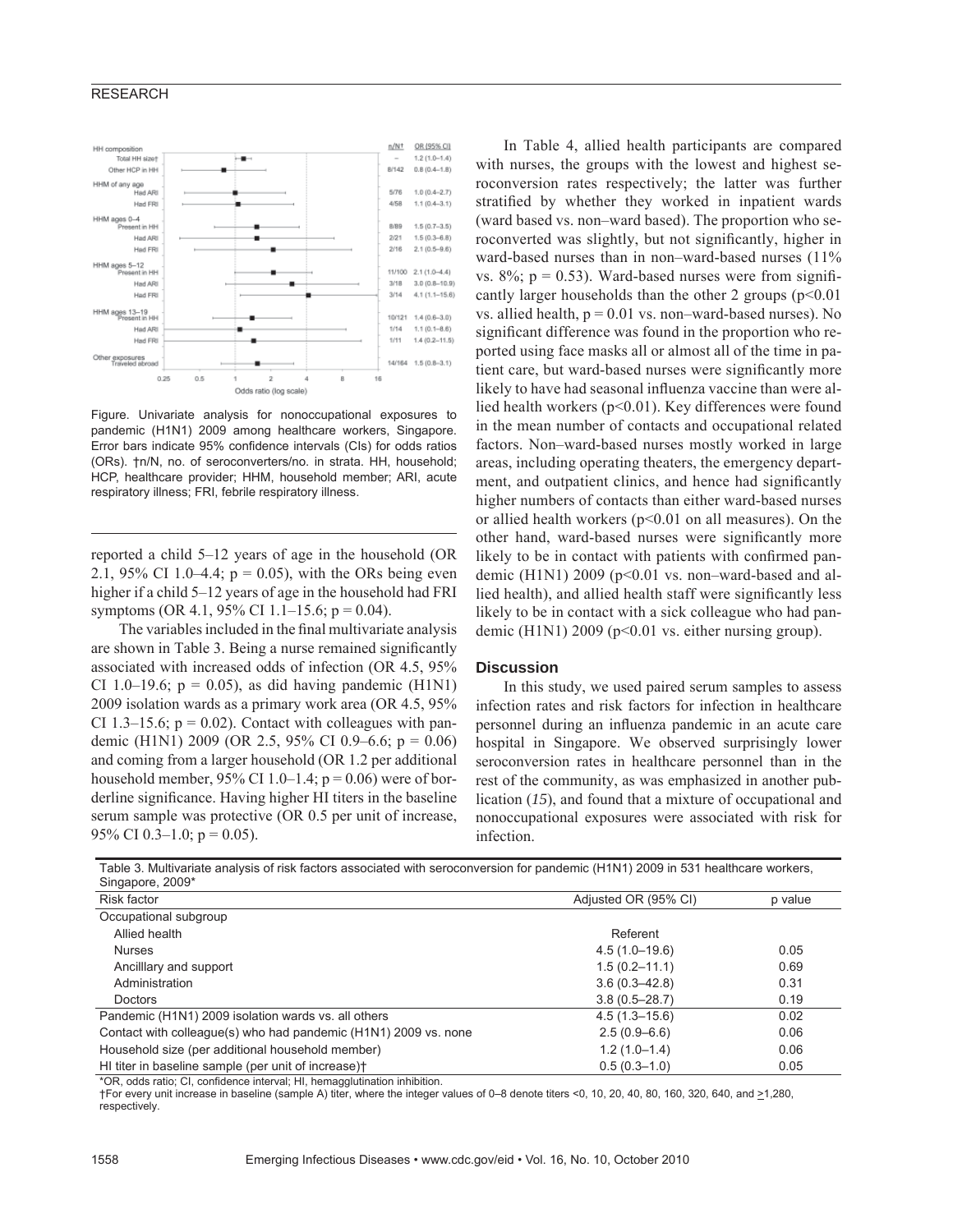|                                                           | 1: Allied health | 2: Non-ward-based | 3: Ward-based     |         | p valuest |             |
|-----------------------------------------------------------|------------------|-------------------|-------------------|---------|-----------|-------------|
| Risk factor                                               | staff, $n = 116$ | nurses, $n = 103$ | nurses, $n = 187$ | 2 vs. 1 | 3 vs. 1   | $3$ vs. $2$ |
| Seroconverted in study period, %                          | $2(0-6)$         | $8(4-15)$         | $11(7-16)$        | 0.05    | < 0.01    | 0.53        |
| Mean age, y                                               | $32(30-33)$      | $34(32-36)$       | $32(31-34)$       | 0.14    | 0.81      | 0.21        |
| Mean household size                                       | $4.8(4.4 - 5.1)$ | $4.8(4.4 - 5.2)$  | $5.5(5.1 - 5.8)$  | 0.96    | < 0.01    | 0.01        |
| Household members with FRI in the following age groups, % |                  |                   |                   |         |           |             |
| $0 - 4y$                                                  | $3(1-7)$         | $3(1-8)$          | $2(1-5)$          | 1.00    | 1.00      | 0.70        |
| $5 - 12y$                                                 | $2(0-6)$         | $4(2-10)$         | $1(0-4)$          | 0.42    | 0.64      | 0.19        |
| $13 - 19y$                                                | $1(0-5)$         | $3(1-8)$          | $2(1-5)$          | 0.34    | 0.65      | 0.70        |
| Masks for patient care all or almost all the time, %      | 64 (53-74)       | 71 (59-80)        | 69 (61-77)        | 0.48    | 0.54      | 0.87        |
| Valid responses‡                                          | 76               | 69                | 130               |         |           |             |
| Received seasonal influenza vaccine, %                    | 84 (77-90)       | $91(84 - 95)$     | 96 (92-98)        | 0.15    | < 0.01    | 0.19        |
| Geometric mean no. colleagues in work area                | $27(24-31)$      | 48 (39-59)        | $23(20-25)$       | < 0.01  | 0.05      | < 0.01      |
| Valid responses <sup>‡</sup>                              | 101              | 89                | 147               |         |           |             |
| Geometric mean no. patient contacts per day               | $15(12-18)$      | $37(26 - 52)$     | 19 (17-22)        | < 0.01  | 0.03      | < 0.01      |
| Valid responses <sup>±</sup>                              | 73               | 59                | 127               |         |           |             |
| Geometric mean no. visitor contacts per day               | $12(9-15)$       | $28(21-38)$       | $15(13 - 18)$     | < 0.01  | 0.04      | < 0.01      |
| Valid responses <sup>+</sup>                              | 75               | 58                | 133               |         |           |             |
| Occupational-related exposures, %                         |                  |                   |                   |         |           |             |
| Direct patient contact                                    | 84 (77-90)       | $91(84 - 95)$     | 99 (97-100)       | 0.15    | < 0.01    | < 0.01      |
| Contact with patients who had pandemic                    | $14(9-21)$       | 19 (13-28)        | 41 (34–48)        | 0.28    | < 0.01    | < 0.01      |
| (H1N1) 2009                                               |                  |                   |                   |         |           |             |
| Contact with colleague(s) who had                         | $2(0-6)$         | $15(9 - 23)$      | 14 (10-20)        | < 0.01  | < 0.01    | 0.86        |
| pandemic (H1N1) 2009                                      |                  |                   |                   |         |           |             |

Table 4. Comparison of risk factors among allied health staff, ward-based nurses, and non–ward-based nurses for exposures to pandemic (H1N1) 2009, mask use, and work-related contacts, Singapore, 2009\*

\*Values in parentheses are 95% confidence intervals. FRI, febrile respiratory illness.

†p values by Fisher exact test for proportions and unpaired Student *t* test for means.

‡Based on participants who answered this questionnaire item; all other analyses are based on no. participants in that occupational subgroup.

When the study was planned, we had expected the healthcare workers cohort to have a higher seroincidence than a group of community-dwelling adults, given previous reports of pandemic and nonpandemic influenza outbreaks in hospitals (*19*,*20*), our own experience with SARS (*1*), and recent work showing the intensity of work-related contacts in the healthcare setting (*3*). Instead, we found that only 7% of our healthcare workers seroconverted, compared with 13% of participants in the community cohort (*15*). Our study corroborates case-reporting data in the United States, which suggest that healthcare workers did not have a higher incidence of infection than the general community, without being subject to biases that might arise from underreporting or differential case ascertainment (*9*).

Although definitively attributing the low infection rates in healthcare workers to improved infection control practices is difficult without the appropriate control groups, much evidence supports the efficacy of the common bundle of measures used in hospitals to reduce spread of respiratory viruses (*21*). Notably, there was a high level of preparedness and widespread implementation of airborne and respiratory droplet precautions and other pandemic (H1N1) 2009 infection control practices in healthcare institutions in the United States, Singapore, and elsewhere (*11*,*13*,*22*–*24*).

However, our study also suggests that the risk to healthcare staff should not be underestimated. We found some occupational factors associated with seroconversion. The higher seroconversion rates in nurses posted to designated pandemic (H1N1) 2009 isolation wards should be interpreted with some caution in view of the small number of seroconversion events (2 of those infected had symptoms and 2 did not) and participants ( $n = 17$ ) from these wards. Since masks (either surgical or N95 masks) were widely used in all clinical areas around the hospital, this group essentially had the same level of protection as other staff while being far more intensely exposed to pandemic (H1N1) 2009. The higher risk for seroconversion for nurses on multivariate analysis also deserves notice. Nurses had higher seasonal influenza vaccination rates and were more compliant than other occupational subgroups in following preventive measures such as mask use. However, they also were more likely to be exposed to patients as well as to have colleagues with confirmed pandemic  $(H1N1)$  2009; the latter factor was significantly associated with seroconversion by univariate analysis (and of borderline significance on multivariate analysis), and staff-to-staff transmission was also implicated in TTSH and elsewhere (*10*,*13*). Non–ward-based nurses also had higher contact rates than the other main occupational subgroup (allied health staff), a factor that we could not account for in multivariate analysis (as questions on contact rates were not answered by all participants). We also could not account for the nature of patient contacts, which might be more prolonged and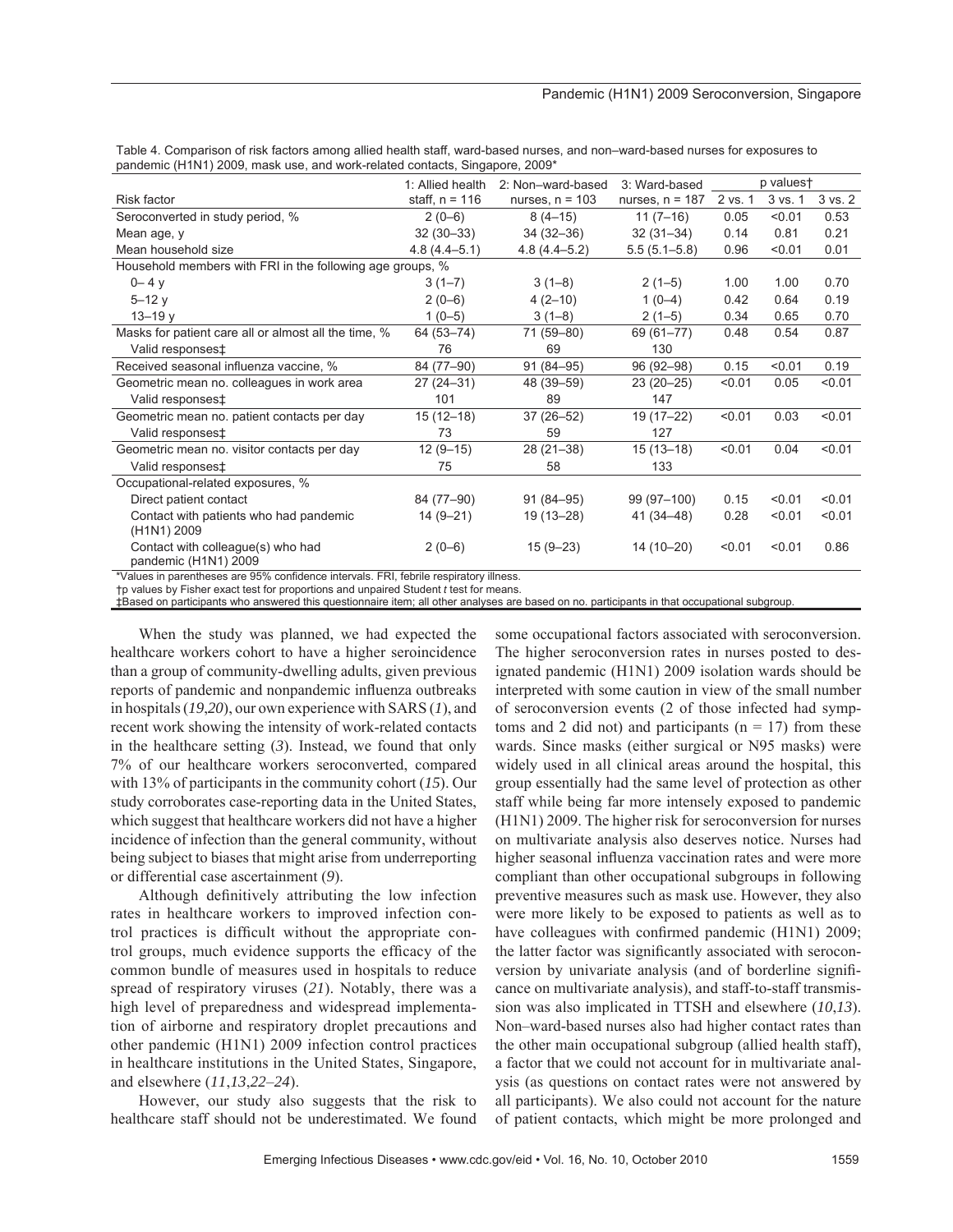# RESEARCH

intense in nurses  $(3)$ . We suggest that our finding of the higher seroconversion risk in nurses is the result of residual confounding by the sum of these factors, many of which are an integral part of the nursing profession.

Lastly, our study suggests that nonoccupational exposures should not be forgotten as a potential source of healthcare worker infections. Other studies based on case investigations have also attributed some infections to community sources, and in our study, we found that having a child of primary school age was a risk factor on univariate analysis, particularly if that child had an FRI during the study period, although the direction of transmission in the latter could not be ascertained. Studies on nonpandemic influenza have found that index cases from pediatric age groups were more likely to generate secondary cases (*25*,*26*), although the same was not observed with pandemic (H1N1) 2009 (*27*). The effect of having children in the household was superseded in multivariate analysis by overall household size, which was unsurprising since households with children also tended to be larger. In any case, the significance of such nonoccupational exposures should be taken into account in any hospital-level pandemic preparedness plan.

We do acknowledge several limitations in our study. First, our findings are based on data from healthcare workers from just 1 hospital. Moreover, the unexpectedly low seroconversion rates in our cohort reduced the power of the study to investigate exposures more weakly associated with the outcome. We were also unable to assess the usefulness of personal protective equipment due to the lack of appropriate control groups. The resolution of exposure data from what was a self-administered questionnaire survey was also lower than insights that may be gained from detailed case investigations or exposure diaries that have been used in the healthcare setting (*3*,*11*). Finally, the lack of randomization also leaves scope for bias in our results.

An effective vaccine for pandemic (H1N1) 2009 has now been introduced, and this will likely reduce intrahospital risk of infection from this particular strain of influenza until significant genetic drift occurs, provided healthcare institutions can overcome the challenges to achieving high vaccine coverage rates in healthcare personnel (*28*,*29*). Seasonal influenza vaccination rates may be atypically high in TTSH because of its designated status as a first-line screening and referral center; 1 study on healthcare workers from 2 other hospitals in Singapore found that only 39% of participants were vaccinated (*30*). Although the low incidence of healthcare workers infections provides some suggestion that measures in place during the pandemic were effective, our findings suggest that some occupation-related risk factors remain. Nurses, particularly those working in pandemic (H1N1) 2009 isolation wards, were disproportionately affected, possibly because their higher levels of protective behaviors inadequately compensated for their increased occupational risk. This situation should be recognized when planning for future pandemics.

#### **Acknowledgments**

We thank the staff at Tan Tock Seng Hospital for participating in our study.

This project was funded by the National Medical Research Council of Singapore (NMRC/H1N1O/002/2009). The Melbourne WHO Collaborating Centre for Reference and Research on Influenza is supported by the Australian Government Department of Health and Ageing.

Dr Chen is a preventive medicine physician at the Communicable Disease Centre in Tan Tock Seng Hospital in Singapore. He has a special interest in the epidemiology and transmission dynamics of emerging infectious diseases.

#### **References**

- 1. Chen MI, Leo YS, Ang BS, Heng BH, Choo P. The outbreak of SARS at Tan Tock Seng Hospital—relating epidemiology to control. Ann Acad Med Singapore. 2006;35:317–25.
- 2. Chow KY, Lee CE, Ling ML, Heng DM, Yap SG. Outbreak of severe acute respiratory syndrome in a tertiary hospital in Singapore, linked to an index patient with atypical presentation: epidemiological study. BMJ. 2004; 328:195.
- 3. Bernard H, Fischer R, Mikolajczyk RT, Kretzschmar M, Wildner M. Nurses' contacts and potential for infectious disease transmission. Emerg Infect Dis. 2009;15:1438–44. DOI: 10.3201/ eid1509.081475
- 4. Lee VJ, Chen MI. Effectiveness of neuraminidase inhibitors for preventing staff absenteeism during pandemic influenza. Emerg Infect Dis. 2007;13:449–57. DOI: 10.3201/eid1303.060309
- 5. World Health Organization. WHO pandemic (H1N1) 2009 update 90. 2009 [cited 2010 Mar 6]. http://www.who.int/csr/don/2010\_03\_05/ en/index.html
- 6. Fraser C, Donnelly CA, Cauchemez S, Hanage WP, Van Kerkhove MD, Hollingsworth TD, et al. Pandemic potential of a strain of influenza A (H1N1): early findings. Science. 2009; 324:1557-61.
- 7. Novel Swine-Origin Influenza A (H1N1) Virus Investigation Team, Dawood FS, Jain S, Finelli L, Shaw MW, Lindstrom S, Garten RJ, et al. Emergence of a novel swine-origin influenza A (H1N1) virus in humans. N Engl J Med. 2009;360:2605–15. DOI: 10.1056/ NEJMoa0903810
- 8. Melzl H, Wenzel JJ, Kochanowski B, Feierabend K, Kreuzpaintner B, Kreuzpaintner E, et al. First sequence-confirmed case of infection with the new influenza A(H1N1) strain in Germany. Euro Surveill. 2009 May 7;14(18):pii:19203.
- 9. Centers for Disease Control and Prevention. Novel influenza A (H1N1) virus infections among health-care personnel—United States, April–May 2009. MMWR Morb Mortal Wkly Rep. 2009;58:641–5.
- 10. Kiertiburanakul S, Apivanich S, Muntajit T, Sukkra S, Sirinavin S, Leelaudomlipi S, et al. H1N1 2009 influenza among healthcare workers in a tertiary care hospital in Thailand. J Hosp Infect. 2010 Epub 2010 Feb 10.
- 11. Cheng VC, Tai JW, Wong LM, Chan JF, Li IW, To KK, et al. Prevention of nosocomial transmission of swine-origin pandemic influenza virus A/H1N1 by infection control bundle. J Hosp Infect. 2010;  $74.300 - 2$